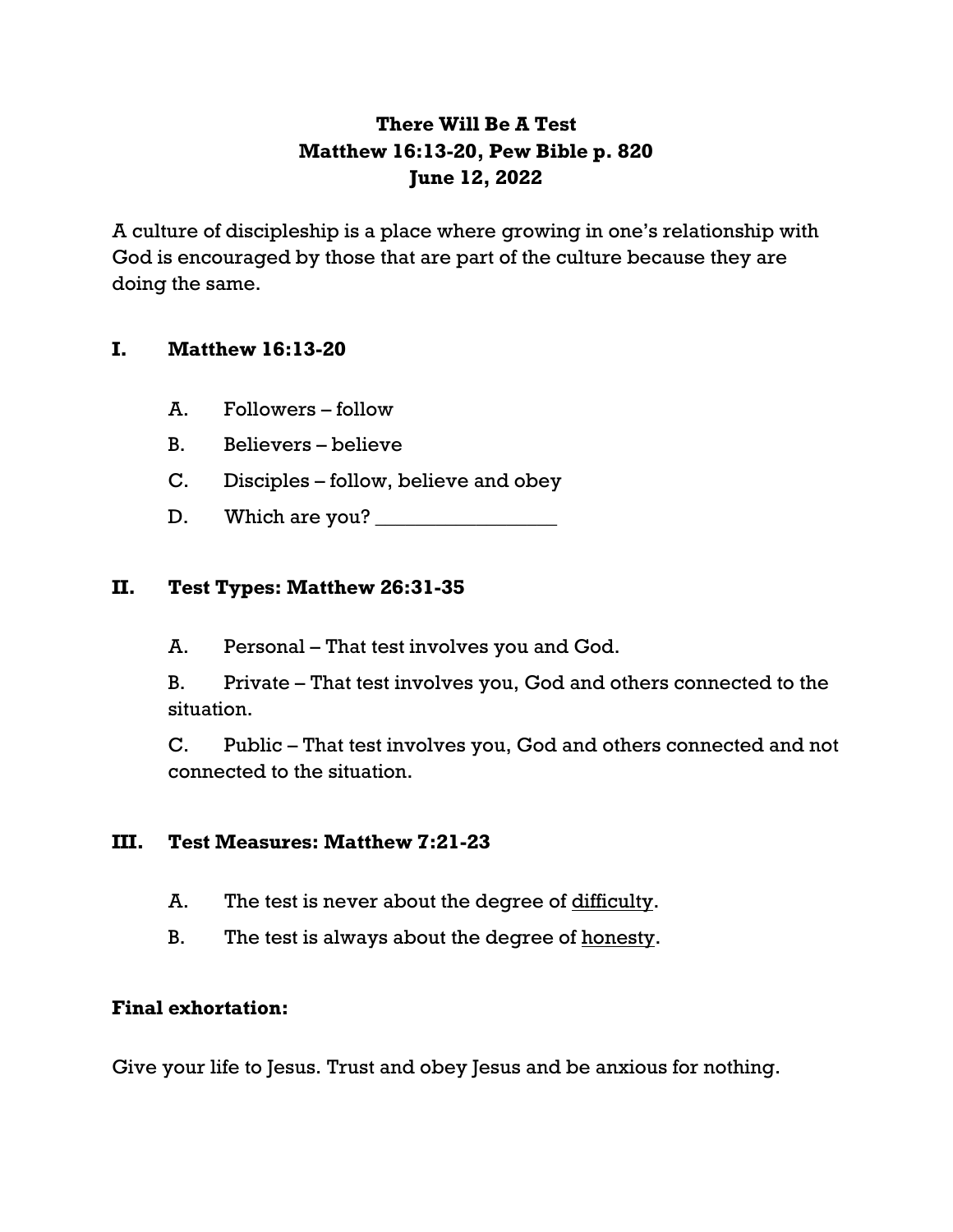## **Group Discussion Questions**

1. Read Matthew 16:13-20.

2. Who did you first hear express, in a way that you understood, that Jesus is the Christ, the Son of the living God? Did you make a confession of faith at that time? Why or why not?

3. When did you first express to someone that Jesus is the Christ, the Son of the living God in hopes that they would believe and become a disciple?

4. How have you grown or how would you like to grow at sharing Jesus with others in hopes that they will believe and become a disciple?

5. Share a time you believe God tested you (personal, private or public) and revealed His glory in your life? Remember, the test measure is your degree of honesty not difficulty of the test.

6. Share a time when you realized God's test was not about a degree of difficulty but a degree of honesty? A time where you stopped trying to do difficult things for God and was just honest with God?

7. How do you feel about the fact there will be a test? Read Matthew 28:18-20.

8. Pray for our church family to trust and obey Jesus and be anxious for nothing. Consider coming to tonight's online church prayer meeting at 7 pm (register from the church website on the homepage).

## **Church Bible Reading Plan**

Read Leviticus 1-4

June Memory Verses: James 1:22-25